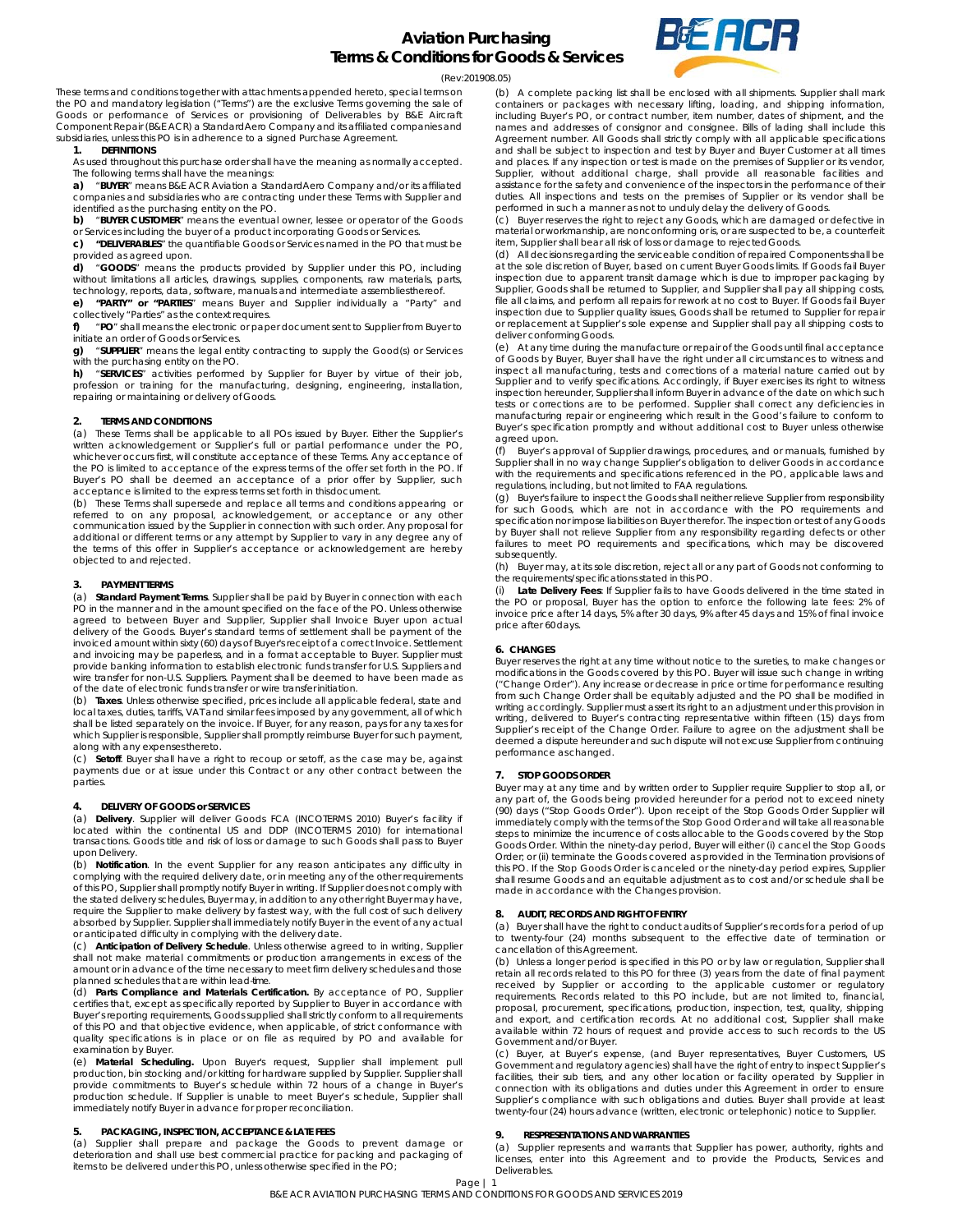

(Rev:201908.05)

(b) Supplier warrants that Supplier shall use all commercially reasonable efforts to fulfill

Supplier's obligations under this PO, and that time is of the essence.

(c) Supplier warrants that all Products, Services, and Deliverables shall be provided to Buyer free from any claims of any nature, including, without limitation, defects in title, and free of all liens, claims, or encumbrances.

(d) Supplier shall warrant that all persons whether employees, agents, subcontractors, or anyone acting for or on behalf of the Supplier, are lawfully permitted, properly licensed, certified or accredited as required by applicable law and are suitably skilled, experienced and qualified to perform the Services.

(e) Supplier warrants that its directors, employees, agents, representatives, contractors and subcontractors and any other person acting on its behalf will not:

- offer, give or agree to give or receive, request or accept any financial or other advantage of any kind as an inducement or reward for doing or not doing any improper act or for the improper performance of any function associated with the order or the Goods or Services; nor
- b. act in any way which would constitute an offence by Supplier or would cause Buyer to commit an offence under any anti-bribery legislation; nor

If Supplier breaches any of the above warranties, Buyer shall be entitled to terminate the PO by written notice with immediate effect. Any termination shall be without prejudice to the accrued rights of the Buyer.

(g) Supplier shall indemnify and hold harmless Buyer from any loss, damage and expense, including all legal fees, incurred or sustained by Buyer, which is caused by or arises because of a breach of any of these warranties.

# **10. SECURITY AND CRISIS MANAGEMENT**

(a) Supplier agrees to take all reasonable precautions to assure that the Good carried on hereunder shall be protected against theft, destruction, or unauthorized disclosure.

(b) Buyer reserves the right to inspect Supplier's policy and to conduct on-site audits of Supplier's facility and practices to determine whether Supplier's policy and Supplier's implementation of the policy are reasonably sufficient to protect Buyer's interests. If Buyer reasonably determines that Supplier's policy and/or policy implementation is/are insufficient to protect Buyer's property and interests, Buyer may give Supplier notice of such determination. Upon receiving such notice, Supplier shall have forty-five (45) days thereafter to make the policy changes and take the implementation actions reasonably requested by Buyer. Supplier's failure to take such actions shall give Buyer the right to terminate this purchase order immediately without further compensation to **Supplier** 

# **11. WORK ON BUYER'S AND THIRD PARTY PREMISES**

(a) "Premises" as used in this clause means premises of Buyer, Buyer Customers, or third parties where Services are being performed.

(b) Supplier shall ensure that Supplier personnel working on Premises comply with any on-premises policies and: (i) do not bring weapons of any kind onto Premises;

(ii) do not manufacture, sell, distribute, possess, use or be under the influence of controlled substances or alcoholic beverages while on Premises; (iii) do not possess hazardous materials of any kind on Premises without Buyer's authorization; (iv) remain in authorized areas only; (v) do not conduct any non-Buyer related business activities (such as interviews, hiring, dismissals or personal solicitations) on Premises,

(vi) do not send or receive non-Buyer related mail through Buyer's or third party's mail systems; (vii) do not sell, advertise or market any products or memberships, distribute printed, written or graphic materials on Premises without Buyer's written permission or as permitted by law; and (viii) follow instruction from Buyer in the event of an actual or imminent safety or environmental hazard on Premises.

(c) All persons, property, and vehicles entering or leaving Premises are subject to search.

(d) Supplier shall promptly notify Buyer and provide a report of any accidents or security incidents involving loss of or misuse or damage to Buyer, Buyer Customer, or third party intellectual or physical assets, and all physical altercations, assaults, or harassment.

(e) (1) Prior to entry on Premises, Supplier shall coordinate with Buyer to gain access. Supplier shall provide information reasonably required by Buyer to ensure proper identification of personnel, including, but not limited to verification of citizenship, lawful permanent resident status, protected individual or other status. (2) Supplier personnel<br>requiring unescorted access to Premises shall, prior to entry, be screened by Supplier at<br>no charge to Buyer through the Buyer screened by Supplier in a manner satisfactory to Buyer.

Supplier shall ensure that Supplier personnel: (i) do not remove Buyer, Buyer Customer, or third party assets from Premises without Buyer authorization; (ii) use Buyer, Buyer Customer, or third party assets only for purposes of this Agreement; (iii) only connect with, interact with or use computer resources, networks, programs, tools or routines authorized by Buyer; and (iv) do not share or disclose user identifiers, passwords, cipher keys or computer dial port telephone numbers. Buyer may periodically audit Supplier's data residing on Buyer, Buyer Customer, or third party assets on Premises.

(g) Buyer may, at its sole discretion, have Supplier remove any specified employee of Supplier from Premises and require that such employee not be reassigned to any Premises under this Agreement.

(h) Violation of this clause may result in termination of this Agreement in addition to any other remedy available to Buyer at law or in equity. Supplier shall reimburse Buyer, Buyer Customer, or third party for any unauthorized use of Buyer, Buyer Customer, or third party assets.

(i) Supplier shall advise the Buyer Procurement Representative of any unauthorized direction or course of conduct.

(j) Supplier shall immediately report to Buyer all emergencies (e.g., medical, fire, spills or release of any hazardous material) and non-emergency incidents (e.g., job- related injuries or illnesses) affecting the Work. Supplier shall provide Buyer with a copy of any reports of such incidents Supplier makes to governmental authorities.

# **12. COUNTERFEIT GOODS AND COUNTERFEIT ELECTRONIC PARTS**

(a) Definitions: The following definitions apply to this Section:

1. "Counterfeit electronic part" means an unlawful or unauthorized reproduction, substitution, or alteration that has been knowingly mismarked, misidentified, or otherwise misrepresented to be an authentic, unmodified electronic part from the original manufacturer, or a source with the express written authority of the original manufacturer or current design activity, including an authorized aftermarket manufacturer. Unlawful or unauthorized substitution includes used electronic parts represented as new, or the false identification of grade, serial number, lot number, date code, or performance characteristics.

- 2. "Counterfeit Goods" means Goods, including any Counterfeit Electronic Parts, that is or contains unlawful or unauthorized reproductions, substitutions, or alterations that have been knowingly mismarked, misidentified, or otherwise misrepresented to be an authentic, unmodified part from the original manufacturer, or a source with the express written authority of the original manufacturer or current design activity, including an authorized aftermarket manufacturer. Unlawful or unauthorized substitution includes used Goods represented as new, or the false identification of grade, serial number, lot number, date code, or performance characteristics.
- 3. "Electronic part" means an integrated circuit, a discrete electronic component (including, but not limited to, a transistor, capacitor, resistor, or diode), or a circuit assembly.
- 4. "Suspect Counterfeit Electronic Part of Goods" means Electronic Parts or Goods for which credible evidence (including, but not limited to, visual inspection or testing) provides reasonable doubt that the part is authentic.
- 5. "Obsolete item" means any part, component, sub-component or other deliverable hereunder, that is no longer in production by the OCM/OEM or an aftermarket manufacturer that has been provided express written authorization from the current design activity or original manufacturer. (b) Supplier shall not deliver Counterfeit Goods, Counterfeit Electronic Parts, or

Suspect Counterfeit Goods to Buyer under this Contract.

(c) Supplier shall only purchase products to be delivered or incorporated as Goods to Buyer directly from the Original Component Manufacturer (OCM)/Original Equipment<br>Manufacturer (OEM), or through an OCM/OEM authorized distributor chain or other<br>source with the express written authority of the OCM/OEM. Sup another source if (i) the foregoing sources are unavailable, (ii) Supplier's inspection and other counterfeit detection and avoidance risk mitigation processes will be employed to ensure the authenticity of the Goods, and (iii) Supplier obtains the advance written approval of Buyer.

supplier shall establish and maintain an acceptable counterfeit goods and electronic parts detection and avoidance system in accordance with industry recognized standards and with any other specific requirements identified in this Agreement. If the Goods or Electronic Parts being delivered to Buyer are in relations to a US government contract, the system in place must conform to the requirements stipulated in DFARS 252.246-7007 and 252.246-7008.

(e) Supplier shall immediately notify Buyer with the pertinent facts if Supplier becomes aware that it has delivered Counterfeit Goods, Counterfeit Electronic Parts, or Suspect<br>Counterfeit Goods. When requested by Buyer, Supplier shall provide OCM/OEM<br>documentation that authenticates traceability of the affect conducting any investigation regarding the delivery of Counterfeit Goods, Counterfeit Electronic Parts, or Suspect Counterfeit Goods under this Agreement.

This Article applies in addition to, and is not altered, changed, or superseded by any quality provision, specification, statement of Good, regulatory flow down, or other

provision included in this Agreement addressing the authenticity of Goods.<br>(g) In the event that Goods or Electronic Parts delivered under this Agreement<br>constitutes or includes Counterfeit Goods, Supplier will promptly re to the requirements of this Agreement. Notwithstanding any other provision in this Agreement, Supplier shall be liable for all costs relating to the remediation of<br>Counterfeit Goods, including without limitation BUYER's costs of removing Counterfeit<br>Goods of installing replacement Goods and of any testin contained in this paragraph are in addition to any remedies Buyer may have at law, equity or under other provisions of this Agreement.

(h) Supplier shall include paragraphs (a) through (f) and this paragraph (h) of this Article or equivalent provisions in lower tier subcontracts for the delivery of items that will be included in or furnished as Goods to Buyer.

# **13. CONFLICT MINERALS AND SPECIALTY METALS**

(a) Supplier will not supply Goods that contain Conflict Minerals. "Conflict Minerals" is defined as tin, tantalum, tungsten and gold (the Conflict Minerals or 3TG) originating in the Democratic Republic of the Congo (DRC) and the adjoining countries of Angola, Burundi, the Central African Republic, the Republic of the Congo, Rwanda, South Sudan, Tanzania, Uganda and Zambia (the Covered Countries).

(b) If an order placed by Buyer is related to a government contract, all specialty metals incorporated in items delivered under the Agreement shall be melted or produced in the United States, its outlying areas, or a qualifying country unless prior written consent is indicated by Buyer on its purchase order. Government Orders will be indicated on the request for quote, proposal or purchase order by the references to U.S. government flow downs. For purposes of this clause, "Specialty Metals" shall mean: (i) Steel with a maximum alloy content exceeding one or more of the following limits: manganese, 1.65 percent; silicon,

0.60 percent; or copper, 0.60 percent; or containing more than 0.25 percent of any of the following elements: aluminum, chromium, cobalt, molybdenum, nickel, niobium (columbium), titanium, tungsten, or vanadium; (ii) Metal alloys consisting of Nickel or iron-nickel alloys that contain a total of alloying metals other than nickel and iron in excess of 10 percent; or Cobalt alloys that contain a total of alloying metals other than cobalt and iron in excess of 10 percent; (iii) Titanium and titanium alloys or (iv) Zirconium and zirconium alloys. "Steel" means an iron alloy that includes between .02 and 2 percent carbon and may include other elements.

(c) If Supplier has reason to believe its Goods contain Conflict Minerals or Specialty Metals which do not conform to the specification listed in Clause (6b), Supplier will immediately notify Buyer in writing providing a description of the Goods containing or believed to contain Conflict Minerals, date of supply, lot codes, part or serial numbers or other identifying characteristics and all other relevant information necessary to identify when and where the Goods were provided, type of mineral and the believed country of origin of the Conflict Mineral. In addition, Supplier will have internal process and procedures that determine if their products contain Conflict Minerals and if so,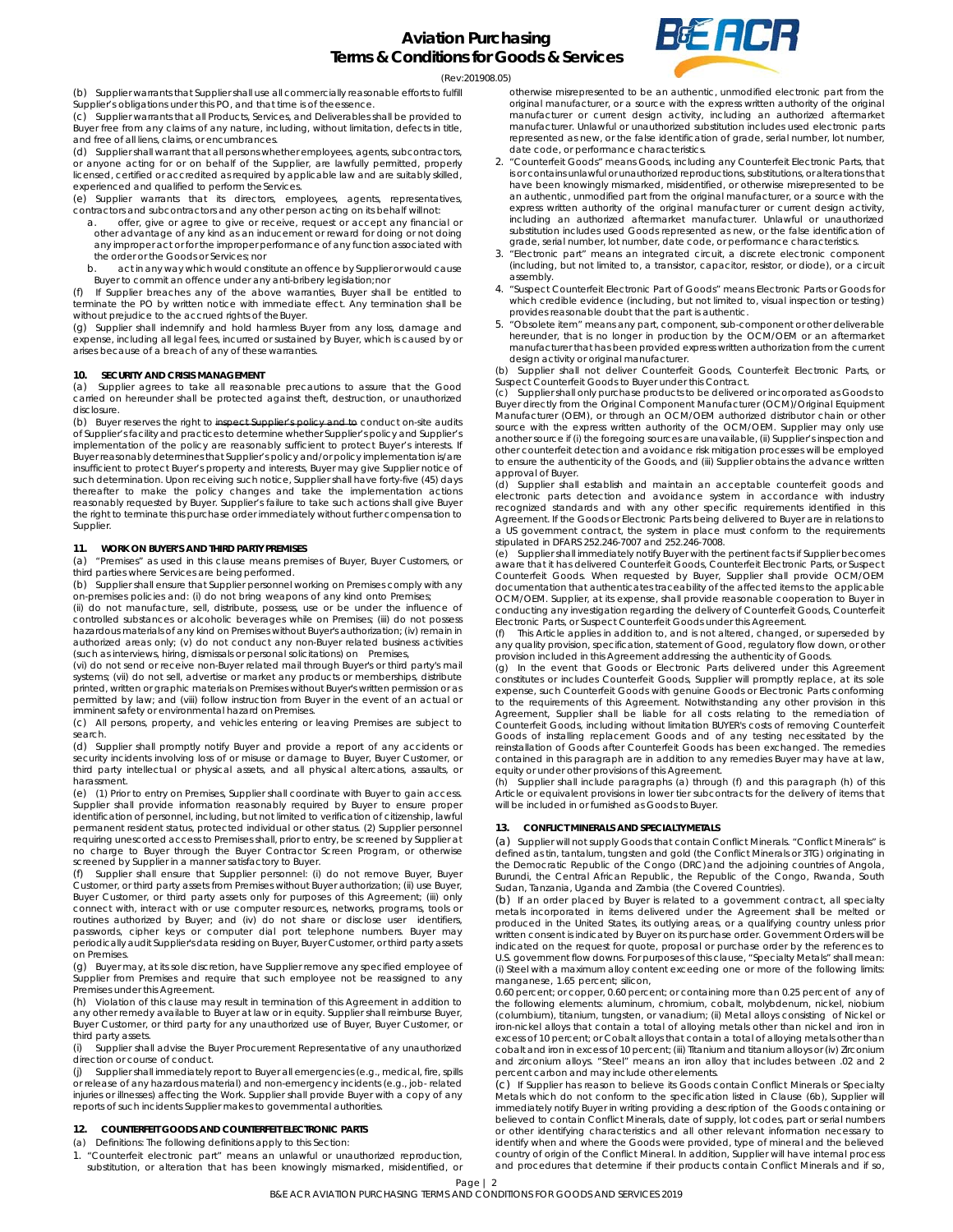

#### (Rev:201908.05)

implement supply chain due diligence processes to identify sources of these minerals and support efforts to eradicate the use of Conflict Minerals, which directly or indirectly finance or benefit armed groups in the Covered Countries.

# **14. QUALITY STANDARDS**

(a) The Supplier shall implement and maintain a quality program acceptable to Buyer for the Goods delivered under this PO. When so requested Supplier shall submit to Buyer, for Buyer's approval, the quality program documentation, including Supplier's procedures, instructions, practices, processes and other related documents. Supplier will have the continuing obligation to notify immediately Buyer of change or deviation from Supplier's approved quality program and to notify Buyer of any Goods delivered during the period of such change or deviation.

(b) Buyer, Buyer Customers and its higher-level contractors, including government agencies, will have the right to inspect Supplier and Supplier's lower-tier subcontractor's manufacturing facilities, processes, inspection systems, quality assurance systems, data, and equipment as may be related to the Goods furnished under this PO.

(c) Upon request, Supplier shall submit, where applicable, test specimens (e.g., production method, number, storage conditions) for design approval, inspection, investigation or auditing.

(d) Supplier must have prior approval of Buyer for any change to the product configuration, including engineering design and fabrication processes for Goods covered by this PO or any previous POs.

(e) Supplier shall notify Buyer within twenty-four (24) hours of the discovery of any defect in the Goods furnished under this PO or any previous POs.

Supplier shall ensure that all of its subcontractors are provided with all applicable requirements, specifications and standards required by Buyer, Buyer Customers or regulatory authorities, with respect to the Goods furnished under this PO.

(g) Supplier shall ensure to use customer designated or approved external providers, including process sources (i.e. special processes) if applicable.

# **15. SERVICE WARRANTY**

Supplier shall warrant all services against defects in performance for a period of one (1) year following delivery unless stated otherwise in the documents accompanying these Terms. If this subcontract includes the provision of Services, Supplier warrants that it has and will maintain sufficient trained personnel to execute promptly and efficiently the Services contemplated under this PO. Supplier further warrants that the services shall be performed to at least the standard of performance reasonably expected of similar service providers in Buyer's geographic region. In the event of a service defect, the Supplier shall, at Buyer's discretion, repair or re-perform the defective services at no cost to the Buyer.

# **16. GOODS WARRANTY**

Supplier warrants that all Goods furnished pursuant to this PO shall strictly conform to applicable specifications, drawings, samples, descriptions, and other specifications, drawings, samples, descriptions, and other requirements of this PO, and be free from defects in design, material, and workmanship. This warranty shall begin upon final acceptance and extend for a period of one (1) year. If any nonconforming Goods are identified within the warranty period, Supplier, at Buyer's option, shall promptly reimburse funds or replace Goods. Transportation of replacement Goods and the return of nonconforming Goods shall be at Supplier's expense. All warranties shall extend to Buyer and Buyer Customers.

#### **17. INSURANCE**

 Supplier shall provide, pay for, and maintain in full force and effect those insurance outlined here (if applicable) for coverages at not less than the prescribed minimum limits of liability, covering Supplier's activities, those of any and all subcontractors, or anyone directly or indirectly employed by any of them, or by anyone for whose acts any of them may be liable.

|                                                    | Aviation Liability including Premises, Products,     |
|----------------------------------------------------|------------------------------------------------------|
|                                                    | Completed Operations and Contractual Liability in an |
| of<br>amount                                       | \$50,000,000<br>less than<br>not<br>per              |
| occurrence/annual aggregate for products/completed |                                                      |
| operations.                                        |                                                      |
| Commercial                                         | \$1,000,000 each occurrence                          |
| General                                            | \$2,000,000 general aggregate with                   |
| Liability:                                         | dedicated limits per project site.                   |
|                                                    | \$2,000,000 products and completed                   |
|                                                    | Operations aggregate.                                |
| Automobile                                         | \$1,000,000 combined single limit each               |
| Liability:                                         | accident                                             |
| Workers'                                           | Statutory Limit                                      |
| Compensation:                                      |                                                      |
| Employer's                                         | \$1,000,000 bodily injury for each                   |
| Liability:                                         | accident                                             |
| Umbrella/Exces                                     | \$5,000,000 combined single limit and                |
| s Liability:                                       | annual aggregate                                     |
| Contractor's<br>Pollution<br>Liability:            | \$5,000,000 each occurrence and annual<br>aggregate  |
| Professional<br>Liability:                         | \$1,000,000 each claim and annual<br>aggregate       |

Upon Buyer's request Supplier will provide to Buyer a certificate of insurance naming Buyer as additional insured and certifying that at least the minimum coverages required here are in effect and specifying that the liability coverages are written on an occurrence form and that the coverages will not be canceled, nonrenewed, or materially changed by endorsement or though issuance of other policy (ies) of insurance without 60 days advance written notice to Buyer. All coverages required of Supplier will be primary over any insurance or self-insurance program carried by Buyer and shall include a waiver of subrogation. Failure of Buyer to demand such certificate

will not be construed as a waiver of the Supplier's obligation to maintain such insurance.

#### **18. INDEMNIFICATION**

Supplier shall defend, indemnify and hold harmless Buyer and all of its directors, officers, employees, agents and representatives from and against all claims, losses, damages, attorney's fees, actions, liability, demands, judgments, costs and expenses arising from Supplier's and its subcontractors', negligence or willful misconduct in performance of its obligations under this PO. Buyer shall not enter into any settlement agreement that contains any admission of liability on the part of Supplier. **Patent Indemnity.** Supplier shall indemnify and save Buyer and Buyer Customers harmless, in exercising the rights and licenses provided herein, from and against any expense or liability, including costs, fees and damages, arising out of any claim, suit or proceeding that the manufacture or furnishing of Goods under this PO, or the use of such Goods (without modification or further combination) or sales of such Goods constitutes infringement of any patent, trade secret or copyright or other proprietary rights of any third party. If an injunction should issue, Supplier shall procure for Buyer and Buyer Customers the rights to continue using said Goods, or modify them in a manner acceptable to Buyer so they become non-infringing, or with the written approval of Buyer, remove said Goods and refund the purchase price.

## **19. TERMINATION**

(a) **Convenience**. Buyer shall have the right, at any time, upon written notice to Supplier, to terminate all or any portion of the Goods or Services ordered under this PO. Upon receipt of notice to terminate, Supplier shall cease all production and provision<br>of Goods or Service. Supplier shall submit an itemized list of completed or partially<br>completed Services or Goods up to the date of ter Supplier for Goods completed up to the effective date of termination. Notwithstanding anything to the contrary in the Terms, Buyer will not be liable to Supplier for any costs or damages whatsoever for termination for convenience with respect to a particular aircraft program of any Buyer's Customers, if termination is due to the cancellation, in whole or part, of such aircraft program by Buyer's immediate customer(s) or Buyer's ultimate customers or bankruptcy or insolvency of such customers.

(b) **Default**. Buyer may by written notice of default to Supplier (a) terminate the whole or any part of any order in any one of the following circumstances: (i) if the Supplier fails to perform or deliver the Goods within the time specified in the PO or any extension Buyer grants thereof; or (ii) if Supplier fails to perform any of the other provisions of any PO, or so fails to make progress as to endanger performance of any PO in accordance with its terms, and in either of these two circumstances does not cure such failure within a period of fifteen (15) calendar days after receipt of Buyer's notice or such longer period as Buyer may authorize in writing. In the event of partial termination, Supplier shall continue performance of such PO to the extent not terminated. As an alternate remedy, and in lieu of termination for default, Buyer, at its sole discretion may elect to (1) extend the schedule; and/or (2) waive deficiencies in Supplier's performance, in which case an equitable reduction in the PO price may be negotiated. In the event Supplier for any reason anticipates difficulty in complying with the required schedule, or in meeting any of the other requirements of any PO, Supplier shall promptly notify Buyer in writing. The rights and remedies of Buyer provided in this Article shall not be exclusive and are in addition to any other rights and remedies provided by law or under any Buyer PO. In the event, Buyer wrongfully terminates this PO for default, in whole or in part, such termination becomes a termination for convenience under this Article.

# **20. INTELLECTUAL PROPERTY**

For the purposes of this clause, **"Intellectual Property" or "IP"** means the inventions, data, goods, software, drawings, schematics, designs, prints, reports, technical information, discoveries, patents, specifications, trade secrets, trademarks, ideas, improvements, processes, copyrights, expertise or information of a similar nature without limitation.

(a) Except as mutually agreed upon in writing, Buyer shall retain control and ownership of all IP owned, controlled or possessed by Buyer prior to the issuance of this PO. All IP owned by Supplier at the commencement of performance hereunder, shall remain the property of Supplier.

(b) Supplier agrees that all IP (tangible and intangible), furnished to Supplier by Buyer, or any materials affixed or attached thereto, shall remain the personal property of Buyer, and, unless otherwise agreed to in writing by Buyer, shall be used by Supplier solely to provide Goods or Services to Buyer.

Buyer hereby grants Supplier a limited, revocable, paid-up license to use the IP furnished to Supplier hereunder for the sole purpose of Supplier's performance under this PO. All IP shall not be used, disclosed to others or reproduced for any other purpose without the prior written consent of Buyer, provided, however, Supplier may provide Data hereunder to Supplier's contractors for the sole purpose of enabling Supplier's contractors to assist Supplier in performing this PO. This license is non-assignable, and this license is terminable with or without cause by Buyer at any time. All Data shall be deemed the proprietary property of Buyer, whether or not it is marked with any restrictive legend.

(d) Buyer proprietary property, and whenever practical each individual item thereof, shall be plainly marked or otherwise adequately identified by Supplier as being the property of Buyer or Buyer's designee, and shall be safely stored separate and apart from Supplier's property. Such property while in Supplier's custody or control shall be held at Supplier's risk and shall be insured by Supplier for replacement cost with loss payable to Buyer.

(e) If Buyer notifies Supplier that Goods ordered under this PO are patented, Supplier agrees to mark such Goods with any patent numbers or other markings designated by Buyer, including updates to such numbers or markings.

(f) Supplier shall, as promptly as practicable after becoming aware that any Buyer Data in its care, custody or control is lost, destroyed, damaged, defective or deficient, notify Buyer of the event or condition in writing and Supplier shall be held responsible for same.

(g) Supplier hereby grants to Buyer, and to Buyer's subcontractors and customers, in connection with the use, offer for sale, or sale of products provided to or work being performed for Buyer, an irrevocable, non-exclusive, paid-up worldwide license under any and all intellectual property (whether domestic or foreign), including patents, copyrights, industrial designs and/or mask works owned or controlled by Supplier at any time or licensed to Supplier, provided such a sublicense does not conflict with any provisions of the license to the Supplier.